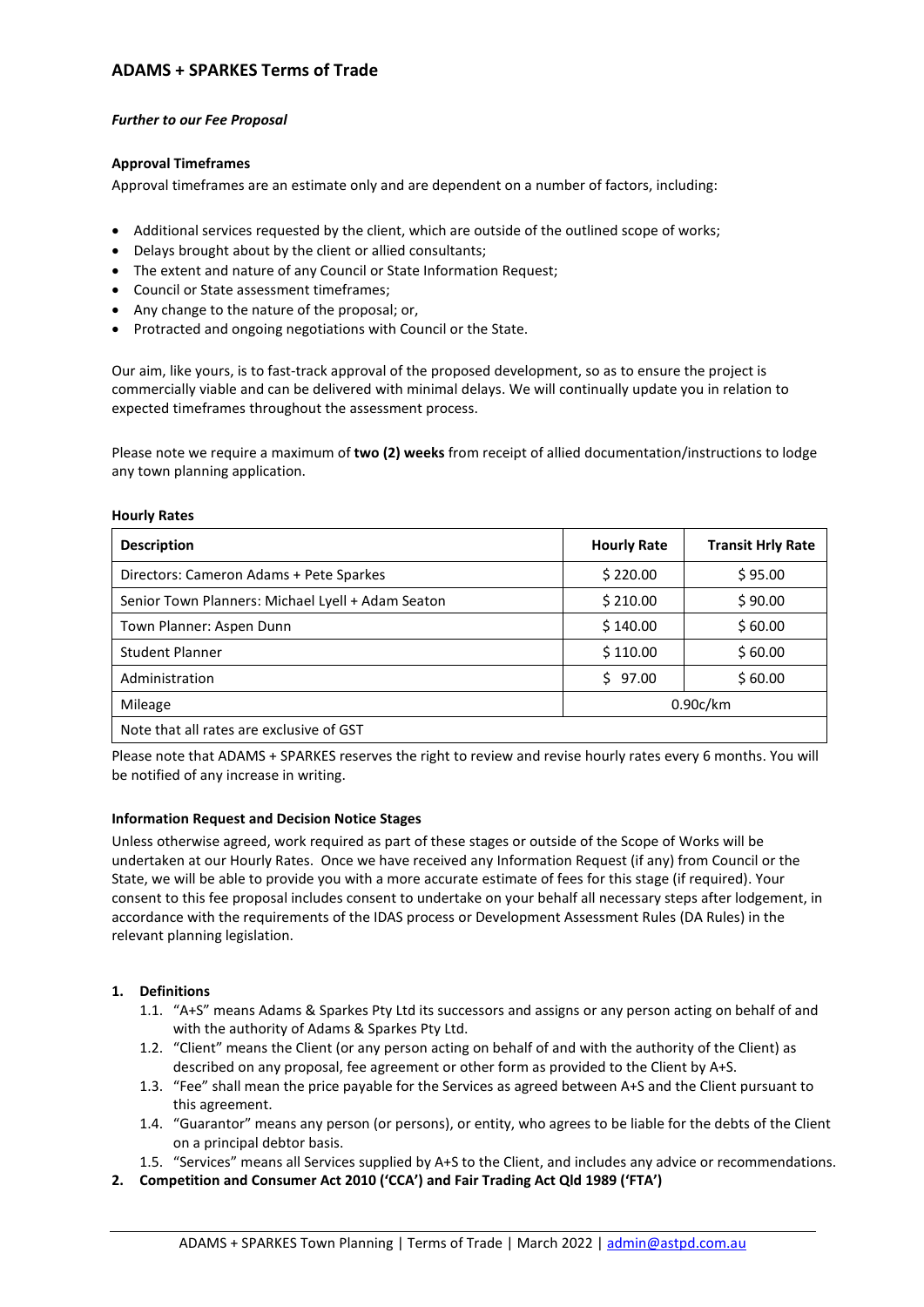2.1. Nothing in this agreement shall have the effect of contracting out of any applicable provisions of the CCA or the FTA except to the extent permitted by those Acts.

## **3. Acceptance**

- 3.1. Any instructions received by A+S from the Client for the supply of Services and/or the Client's acceptance of Services supplied by A+S shall constitute acceptance of the terms and conditions contained herein.
- 3.2. Upon acceptance of these terms by the Client the terms are binding, and may only be amended with the written consent of A+S.
- 3.3. Where more than one Client has signed or approved this agreement, such persons shall be jointly and severally liable to pay the Fee.
- 3.4. The Client shall give A+S not less than 14 days prior written notice of any proposed change of ownership of the Client or any change in the Client's name and/or any other change in the Client's details (including but not limited to, changes in the Client's address, facsimile number, or business practice). The Client shall be liable for any loss suffered by A+S as a result of the Client's failure to comply with this clause.
- 3.5. Services are supplied by A+S only on these terms of trade to the exclusion of anything to the contrary in the terms of the Client's order, notwithstanding that any such order is placed on terms that purport to override these terms.
- 3.6. These terms are to be read in conjunction with A+S's Fee Proposal. If there are any inconsistencies between the 2 documents then the terms contained in this document shall prevail.
- 3.7. Upon acceptance of these terms by the Client, the Client consents to and expressly authorises and instructs A+S to undertake on the Client's behalf all necessary steps after lodgement of any development application, or the like, in accordance with the requirements of the assessment process in the relevant planning legislation.

### **4. Fee and Payment**

- 4.1. A+S reserves the right to change its Fee in the event of a variation to A+S's proposal or instructions from the Client. Any Services required after lodgement of the Development Application, or outside the scope of the proposed Services, will be undertaken at A+S current hourly labour rate, unless otherwise agreed. A+S reserves the right to revise its rates every 6 months and shall notify the Client in writing of any increase before commencement of any subsequent Services. If the Client does not agree to such increase the Client agrees to pay the fees for the work undertaken prior to such increase (at the rate specified in these Terms, or as last agreed by the Client) and A+S shall not be required to undertake any further work.
- 4.2. At A+S's sole discretion: (a) payment of a deposit may be required; (b) payment shall be due on or before delivery of the Services.
- 4.3. Time for payment for the Services shall be of the essence and will be stated on the invoice or any other forms. If no time is stated then payment shall be due 7 days following the date of the invoice.
- 4.4. Payment may be made by cash, cheque, or by bank cheque, or by direct credit, or by any other method as agreed to between the Client and A+S.
- 4.5. GST any and other taxes and duties applicable shall be in addition to and paid with the Fee except when they are expressly included in the Fee.

### **5. Delivery of Services**

- 5.1. Delivery of the Services shall be deemed to take place when the Client takes possession of or receives the benefit of the Services:
	- (a) at A+S's address; or

(b) at the Client's nominated address (including but not limited to, the Client's nominated email address).

- 5.2. The Client shall make all arrangements necessary to take delivery of the Services when they are tendered for delivery. If the Client is unable to take delivery of the Services as arranged then A+S shall be entitled to charge a reasonable fee for redelivery.
- 5.3. Delivery of the Services to a third party nominated by the Client is deemed to be delivery to the Client for the purposes of this agreement.
- 5.4. A+S may deliver the Services by separate stages. Each separate stage shall be invoiced and paid for in accordance with these terms.
- 5.5. A+S shall not be liable for any loss or damage whatsoever arising out of any delay or failure by A+S to deliver the Services (or any of them) promptly or at all as a result of circumstances beyond the reasonable control of A+S.
- **6. Risk**
	- 6.1. Risk in relation to any documentation supplied to the Client by A+S as part of the Services shall immediately pass to the Client on delivery.
- **7. Title**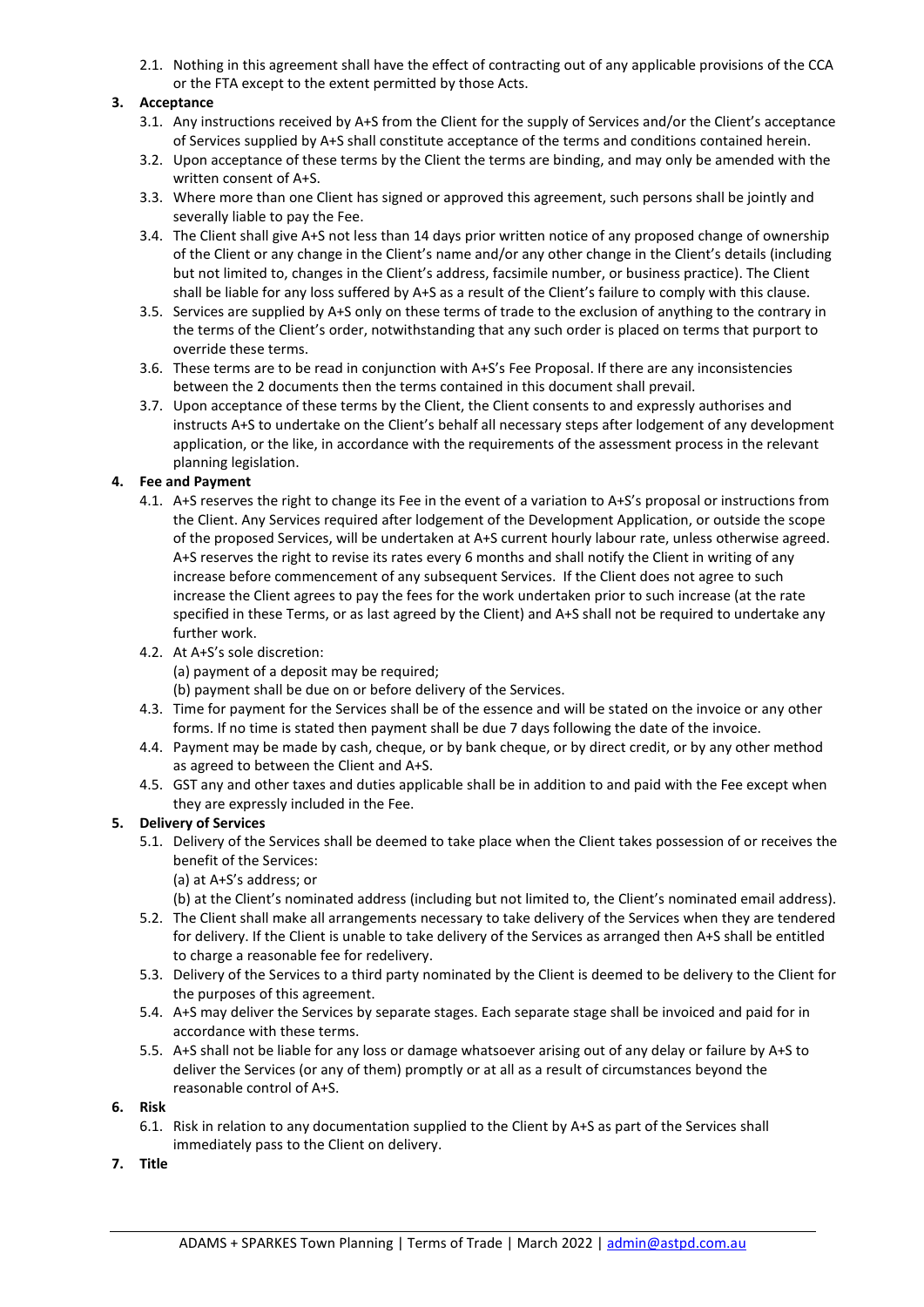- 7.1. A+S and the Client agree that ownership of documentation (but not the copyright therein) supplied as part of the Services shall pass when: (a) the Client has paid A+S all amounts owing for the relevant Services; and (b) the Client has complied with all its other obligations to A+S in respect of all contracts between A+S and the Client.
- 7.2. Receipt by A+S of any form of payment other than cash shall not be deemed to be payment until payment has been honoured, cleared or recognised and until then A+S's ownership or rights in respect of the Services and documentation shall continue.
- 7.3. Until such time as ownership of all documentation supplied as part of the Services passes from A+S to the Client, A+S may give notice in writing to the Client to return the documentation (or any part thereof) to A+S.
- 7.4. If the Client fails to return the documentation to A+S then A+S or its agent may enter upon and into property and premises owned, occupied or used by the Client, as the invitee of the Client, and take possession of the documentation.

# **8. Errors and Omissions**

8.1. The Client shall inspect the Services on delivery, and shall within 14 days of delivery notify A+S of any alleged defect, errors, omissions or failure to comply with the description or proposal. The Client shall afford A+S an opportunity to inspect the Services within a reasonable time following delivery if the Client believes the Services are defective in any way. If the Client fails to comply with these provisions, the Services shall be conclusively presumed to be supplied in accordance with these terms and free from any defect or damage. A+S's liability in respect of any defective Services or documentation is limited to (at A+S's discretion) refunding the purchase price of the Services, or rectification, or replacement of the Services.

# **9. Intellectual Property**

- 9.1. If A+S has designed, drawn or proposed documents for the Client, then the copyright in such designs and drawings and documents shall remain vested in A+S, and may only be used by the Client at A+S's discretion.
- 9.2. The Client warrants that all designs or instructions provided to A+S will not cause A+S to infringe any patent, registered design or trademark in the execution of the Client's order, and the Client agrees to indemnify A+S against any action taken by a third party against A+S in respect of any such infringement.

## **10. Default & Consequences of Default**

- 10.1. Interest shall accrue on any overdue invoices from the date when payment becomes due, at the compounding rate of 2% per month, or part thereof, until payment is received by A+S in full.
- 10.2. If any payment is dishonoured the Client shall reimburse A+S for any dishonour fees incurred.
- 10.3. If the Client defaults in payment of any invoice when due, the Client shall indemnify A+S from and against all costs and disbursements incurred by A+S in pursuing the debt (including legal costs on a solicitor and own client full indemnity basis, and any collection agency fees incurred by A+S).
- 10.4. Without prejudice to any other remedies it may have, if at any time the Client is in breach of any obligations (including those relating to payment), A+S may suspend or terminate the supply of Services to the Client and any of its other obligations under these terms and shall not be liable to the Client for any loss or damage suffered by the Client because of the exercise of any rights under this clause.
- 10.5. Without prejudice to A+S's other remedies A+S shall be entitled to cancel all or any part of any order of the Client which remains unfulfilled and all amounts owing to A+S shall, whether or not due for payment, become immediately payable if:

(a) any money payable to A+S is not paid by the due date, or in A+S's reasonable opinion the Client appears unable to meet its payments as they fall due; or

(b) the Client becomes insolvent, convenes a meeting with its creditors or proposes or enters into an arrangement with creditors, or makes an assignment for the benefit of its creditors; or

(c) a receiver, manager, liquidator (provisional or otherwise) or administrator is appointed in respect of the Client or any asset of the Client or any associated entity.

# **11. Security**

11.1. In addition to A+S's other rights: may have:

(a) if the Client and/or the Guarantor (if any) is the owner of land, or any other asset capable of being charged, (in their own right or as trustee) both the Client and/or the Guarantor hereby jointly and severally agree to mortgage and/or charge all of their interest in such land or other asset to A+S to secure all amounts payable under these terms. The Client and/or the Guarantor acknowledge and agree that A+S shall be entitled to lodge a caveat (which caveat shall be withdrawn once all payments and other obligations payable hereunder have been fulfilled).

(b) the Client and/or the Guarantor (if any) hereby irrevocably appoint A+S and its nominee as the Client's and/or Guarantor's true and lawful attorney to sign such documents and perform such acts as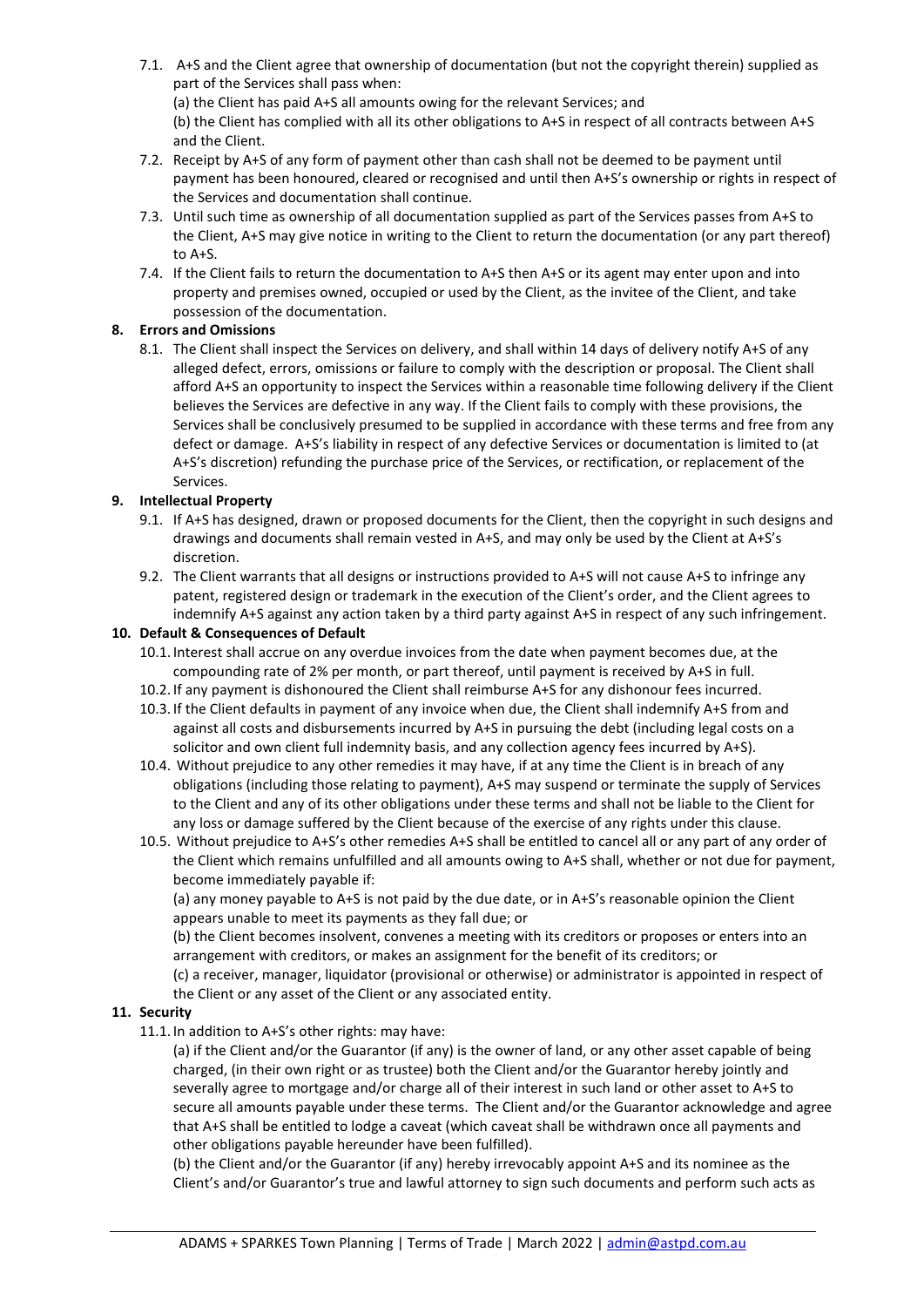are necessary to give effect to the provisions of this clause, as security for the performance of an obligation owed to the attorney, and also to sign documentation on behalf of the client for lodgement.

# **12. Cancellation**

- 12.1. A+S shall be entitled to cancel any contract to which these terms apply or cancel delivery of Services at any time before the Services are delivered by giving written notice to the Client and repaying to the Client any sums paid in respect of the Fee. A+S shall not be liable for any loss or damage whatsoever arising from such cancellation.
- 12.2. If the Client cancels any Contract to which these services apply the Client shall be liable to pay the relevant contract sum, or such lesser amount as A+S may agree.

## **13. Privacy Act 1988**

- 13.1. The Client and any Guarantors agree to A+S obtaining from a credit reporting agency a credit report containing personal credit information about the Client and the Guarantors.
- 13.2. The Client and/or the Guarantor/s agree that A+S may exchange information about the Client and the Guarantor/s with credit providers named as trade referees by the Client or named in a consumer credit report issued by a credit reporting agency for the following purposes:
	- (a) to assess an application by the Client; and/or
	- (b) to notify other credit providers of a default by the Client; and/or

(c) to exchange information with other credit providers as to the status of this credit account, where the Client is in default with other credit providers; and/or

- (d) to assess the credit worthiness of Client and/or Guarantor/s.
- 13.3. The Client consents to A+S being given a consumer credit report to collect overdue payment [Section 18K(1)(h) *Privacy Act 1988*].
- 13.4. The Client agrees personal credit information provided may be used and retained by A+S for the following purposes and for other purposes as shall be agreed between the Client and A+S or required by law from time to time:
	- (a) provision of Services; and/or

(b) analysing, verifying and/or checking the Client's credit, payment and/or status in relation to provision of Services; and/or

(c) processing of any payment instructions, direct debit facilities and/or credit facilities requested by the Client; and/or

- (d) the collection of amounts outstanding in the Client's account in relation to the Services.
- 13.5. A+S may give information about the Client to a credit reporting agency to:

(a) obtain a consumer credit report about the Client; and/or

(b) allow such agency to create or maintain a credit information file containing information about the Client.

## **14. Lien**

14.1. If the Client has left any of its documentation with A+S to provide any Services in relation to that documentation and A+S has not received payment of the whole of the Fee, or any payment has been dishonoured, A+S shall have:

(a) a lien on the documentation, which lien shall continue despite the commencement of proceedings, or judgment for the Price having been obtained; and

- (b) the right to retain the documentation until such time as full payment is received.
- 14.2. A+S is under no obligation to release any documentation to the Client if the Client owes A+S money.

# **15. General**

- 15.1. If any provision of these terms is invalid, void, illegal or unenforceable the validity, existence, legality and enforceability of the remaining provisions shall not be affected, prejudiced or impaired.
- 15.2. These terms and any contract to which they apply shall be governed by the laws of Queensland and are subject to the exclusive jurisdiction of the courts of Queensland, and this Contract shall be deemed entered into at the registered office of A+S.
- 15.3. A+S shall be under no liability whatsoever to the Client for any indirect and/or consequential loss and/or expense (including loss of profit) suffered by the Client arising out of a breach by A+S of these terms.
- 15.4. In the event of any breach of this contract by A+S the remedies of the Client are limited to damages, which under no circumstances shall exceed the Fee for the Services.
- 15.5. The Client shall not be entitled to set off against, or deduct from the Fee any sums owed or claimed to be owed to the Client by A+S nor to withhold payment of any invoice because part of that invoice is in dispute.
- 15.6. A+S may assign, license or sub-contract all or any part of its rights and obligations without requiring the Client's consent.
- 15.7. A+S reserves the right to review these terms at any time. Any change to these terms, will take effect from the date on which A+S notifies the Client of such change.